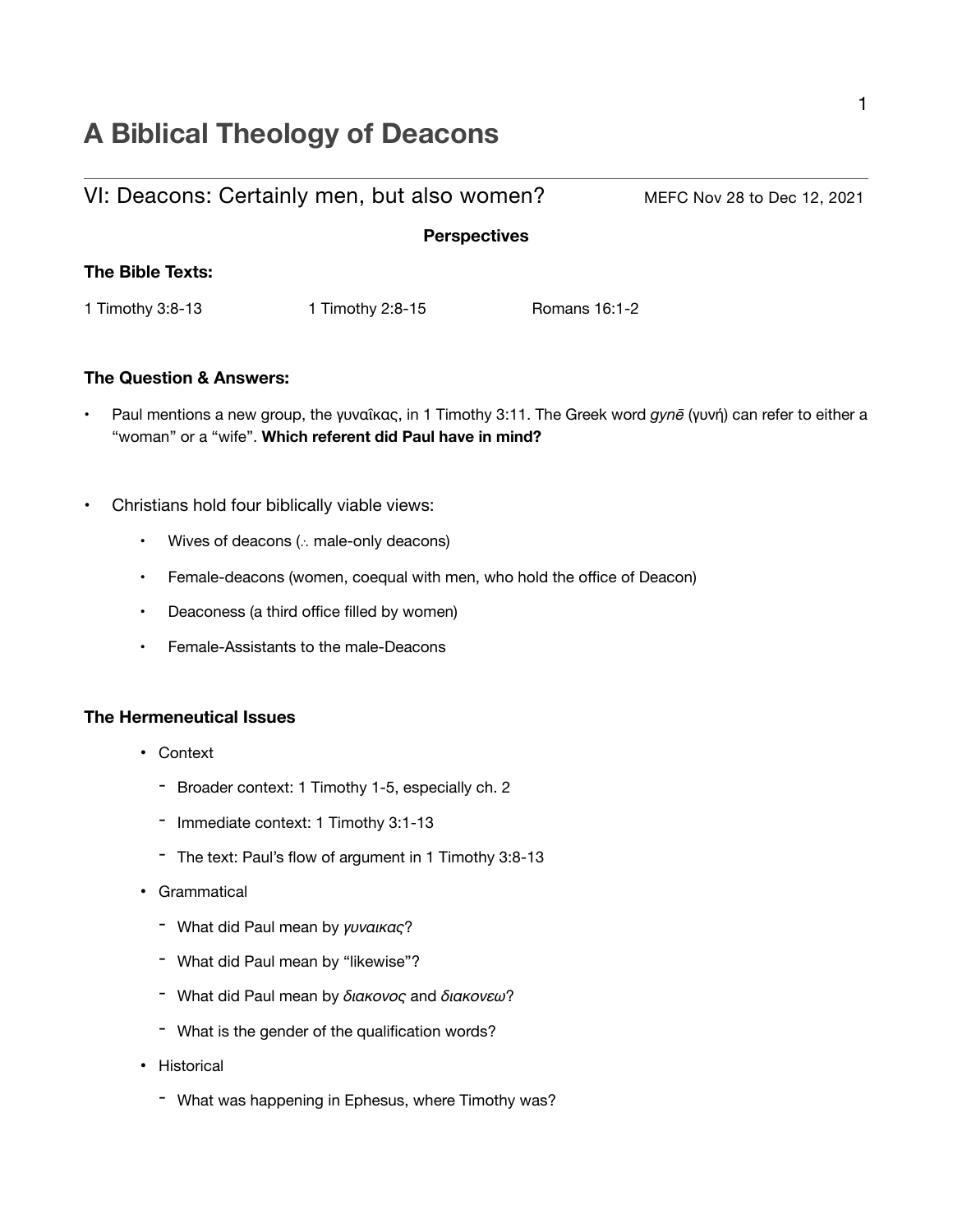#### **Prior Context: 1 Timothy 2**

1 Timothy 2:8-15 "*I desire then that in every place the men should pray, lifting holy hands without anger or quarreling; 9 likewise also that women should adorn themselves in respectable apparel, with modesty and selfcontrol, not with braided hair and gold or pearls or costly attire, 10 but with what is proper for women who profess godliness—with good works. 11 Let a woman learn quietly with all submissiveness. 12 I do not permit a woman to teach or to exercise authority over a man; rather, she is to remain quiet. 13 For Adam was formed first, then Eve; 14 and Adam was not deceived, but the woman was deceived and became a transgressor. 15 Yet she will be saved through childbearing—if they continue in faith and love and holiness, with self-control.*"

- Observations:
- Limits women from (1) teaching and (2) exercising authority over men
- Are deacons required to teach?
	- Deacons are not required to teach (Titus 1:9; 1 Tim 3:2; 5:17; contra 1 Tim 3:9).
- Does the role of the *diakonos* (3:8) or *gunaikas* (wives/women in 3:11) involve authority?

|                  | Male-only                                                                                                                                                                                                   | <b>Pro Female</b>                                                                                         |
|------------------|-------------------------------------------------------------------------------------------------------------------------------------------------------------------------------------------------------------|-----------------------------------------------------------------------------------------------------------|
| <b>Teaching</b>  | In theory, women could be "deacons"                                                                                                                                                                         | gunaikas are not required to teach as a deacon                                                            |
| <b>Authority</b> | (1) Deacons are 1 of 2 formal offices.<br>Though they serve, it is hard to imagine the<br>office does not hold some degree of<br>authority<br>(2) As assistants to elders, they have<br>delegated authority | Deacons are servants, not leaders<br>The <i>gunaikas</i> do not exercise leadership<br>authority over men |
|                  | : female "deacons" would violate 1 Tim 2:12                                                                                                                                                                 | female "deacons" don't violate 1 Tim 2:12                                                                 |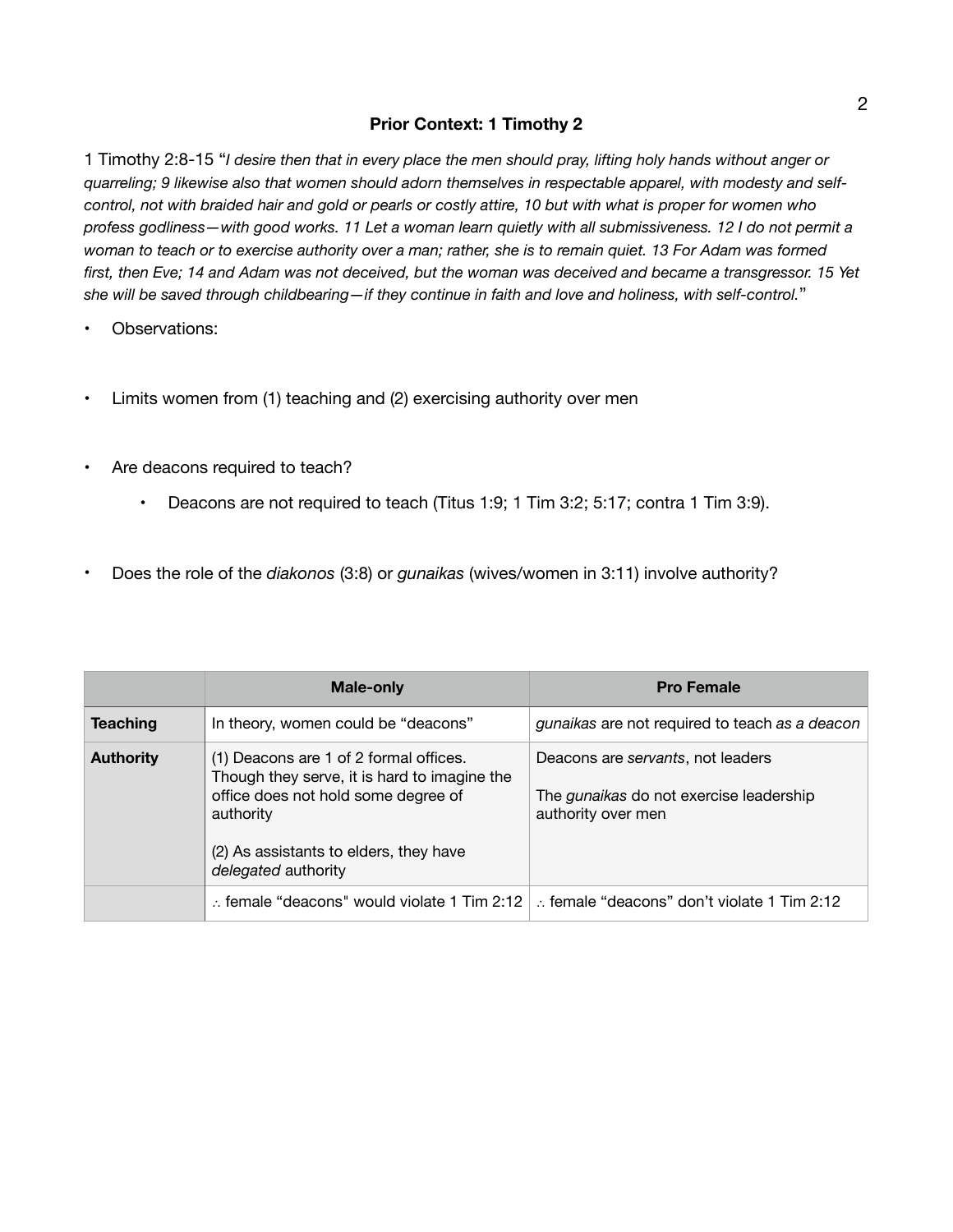# **Context: Use of** *gunē* **in 1 Timothy**

- *How did Paul use gunē in 1 Timothy?*
	- Nine uses in 1 Timothy (2:9, 10, 11, 12, 14; 3:2, 11, 12; 5:9)

|           | <b>Male only</b>                                                                                                                                                                           | <b>Pro Female</b>                                                            |
|-----------|--------------------------------------------------------------------------------------------------------------------------------------------------------------------------------------------|------------------------------------------------------------------------------|
| Ch. 2     | gune do refer to women<br>- yet <i>gune</i> in relationship to men<br>- 2:14 gune is also Adam's wife                                                                                      | gune is undisputedly used for "women"                                        |
| Ch. 3 & 5 | The immediate context uses <i>gune</i> for "wife"<br>- See also 5:9, which refers to wives                                                                                                 | gune literally means "one-woman man", not<br>"one-wife man"                  |
| 3:12      | Paul is not ambivalent in 3:12: <i>diakonos</i> refers<br>to men and <i>gune</i> refers to "wife"<br>(1) 3:12 prohibits female Deacons<br>(2) gunaikas in 3:11, like 3:12, refers to wives | Understood as "faithfulness" in marriage,<br>whether male or female diakonos |

### *• Are there any clarifying modifiers in 3:11?*

|                                            | <b>Male-only</b>                                                                                                                                                                            | <b>Pro Female</b>                                                                                                             |
|--------------------------------------------|---------------------------------------------------------------------------------------------------------------------------------------------------------------------------------------------|-------------------------------------------------------------------------------------------------------------------------------|
| No definite<br>article "the"               | If Paul meant "women" officeholders, he<br>would have been unambiguous had he used<br>the feminine article (tas) with diakonos, but<br>he did not                                           | gunaikas in 3:11 is just like and in parallel to<br>diakonos in 3:8<br>$\therefore$ like diakonos, gunaikas is also an office |
| <b>No</b><br>possessive<br>article "their" | (1) A possessive is not necessary to<br>understand <i>gunaikas</i> as "wives"<br>(2) There are contextual reasons that "their"<br>is implied (see 3:12)                                     | (1) The possessive is not in the original<br>(2) Possessives were available to Paul                                           |
| Lack of<br>clarifying term                 | Paul used <i>gunaikas</i> , an ambiguous and<br>unspecific term (versus specific terms like<br>episkopos and diakonos).                                                                     | <i>yuvalkac</i> refers to more <b>generic</b> "women"<br>rather than "wives"<br>In context, these "women" are officeholders   |
|                                            | The lack of modifiers or specific terms<br>makes context necessary to determine who<br>the gunaikas are. In context, they are women<br>in relationship to the male diakonos, or<br>"wives". |                                                                                                                               |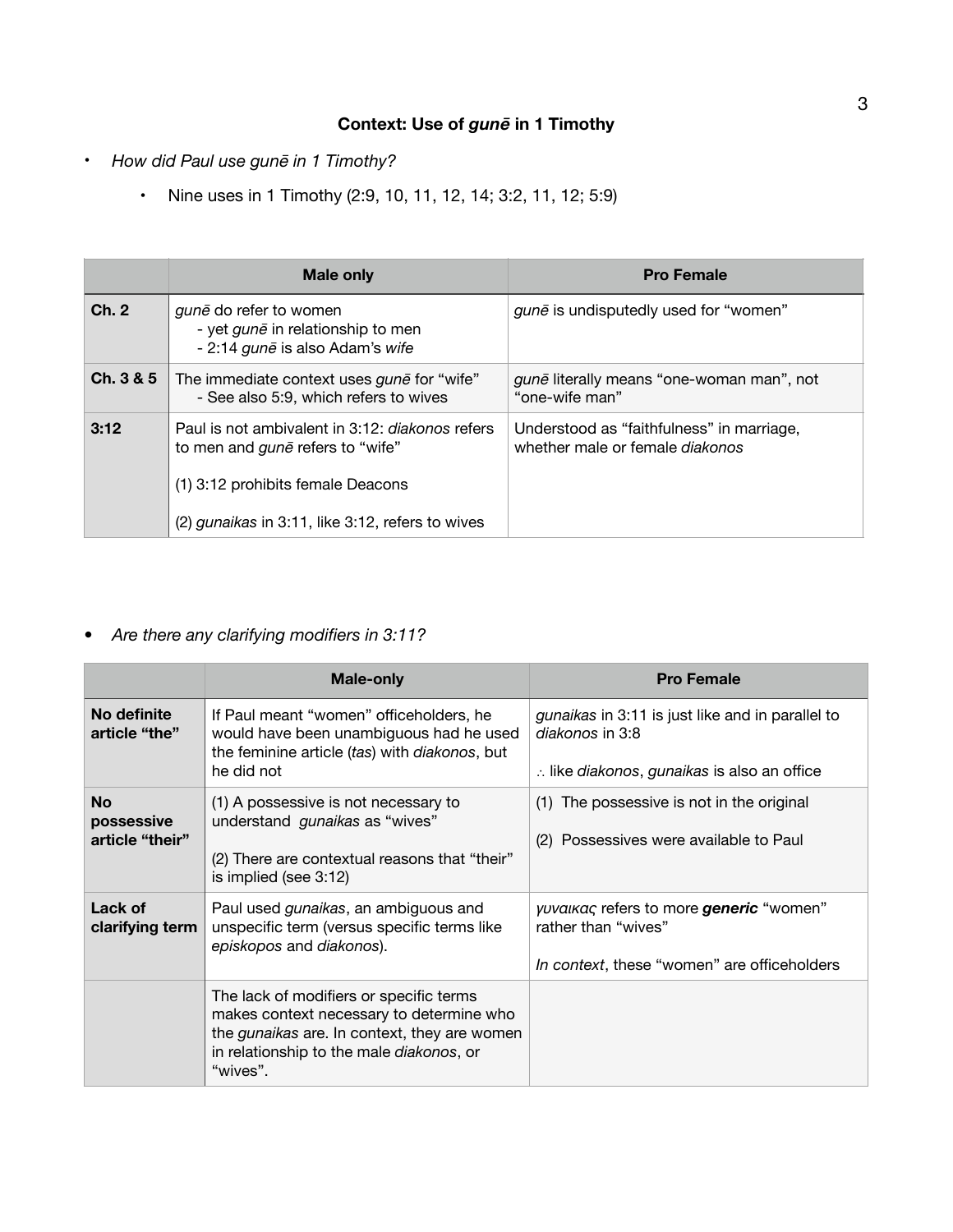## **Immediate Context: 1 Timothy 3:1-13**

- Paul addressed the Overseer first (3:1-7), then Deacons (3:8-13)
- *What is the relationship of the episkopos, diakonos, and gunaikas to each other?*
- Grammatical & conceptual structure:

| 3:2 "episkopos (Overseer)     |          | to be[qualifications]"   |
|-------------------------------|----------|--------------------------|
| 3:8 "diakonos (Deacon)        | likewise | [to be][qualifications]" |
| 3:11 "gunaikas (women/wives?) | likewise | [to be][qualifications]" |
| 3:12 "Let diakonos (Deacon)   |          | be[qualifications]       |

|                  | <b>Male only</b>                                                                                         | <b>Pro Female</b>                                                                  |
|------------------|----------------------------------------------------------------------------------------------------------|------------------------------------------------------------------------------------|
| <b>Structure</b> | Grammatical parallels don't require the<br>introduction of a new office in 3:11                          | See grammatical parallels across three offices                                     |
| <b>Likewise</b>  | Does not require a new office in 3:11<br>(see"likewise" in 2:8,9)<br>Focus is on similar moral character | Introduces a new office in 3:8 and 11<br>Focus is on three parallel <b>offices</b> |
| <b>Titles</b>    | episkopos and diakonos are specific terms<br>for titles; whereas <i>gunaikas</i> is not                  | See conceptual parallels across three offices                                      |
|                  | diakonos are linked to episkopos;<br>while<br>gunaikas are linked to diakonos                            | Both diakonos and gunaikas are linked to the<br>episkopos                          |

• *What do we make of the absence of women/wives in Overseer section?*

| Male only                                                                                                                                                                                             | <b>Pro Female</b>                                                                |
|-------------------------------------------------------------------------------------------------------------------------------------------------------------------------------------------------------|----------------------------------------------------------------------------------|
| Overseer's wife does not shepherd (teach or exercise   - If <i>gunalkas</i> are "wives", then there appear to be<br>authority, contra 1 Tim 2:12)<br>$$ but $$<br>Deacon's wife might serve alongside | stricter qualifications for Deacons, than for Overseers;<br>gunaikas are "women" |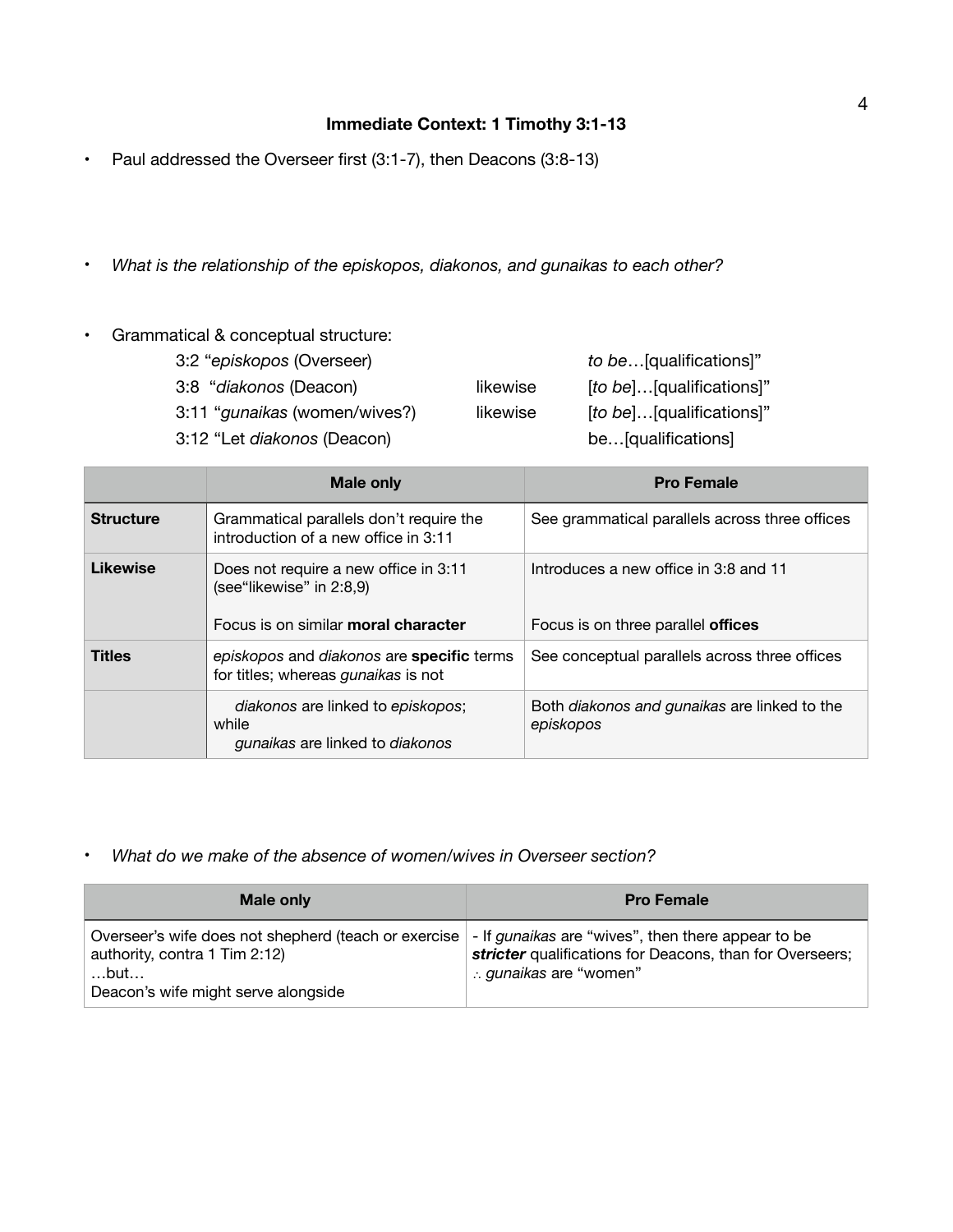# **The Text of 1 Timothy 3:8-13**

## *• What is Paul's flow of thought?*

| <b>Male-Deacons</b>         |                                                                             | <b>Pro Female</b>                                             |
|-----------------------------|-----------------------------------------------------------------------------|---------------------------------------------------------------|
| $8 - 10$                    | $=$ Qualifications: personal/moral                                          | 8-10 = General qualifications for all Deacons                 |
|                             | $11-12$ = Qualifications: household<br>3:11 refers to wives of male-deacons | = Specific qualifications for Female "Deacons"<br>11          |
|                             | 3:12 fidelity to his wife, children, and home                               | $=$ Specific qualifications for <i>Male</i> "Deacons"<br>12 - |
| $=$ For male Deacons<br>13. |                                                                             | $13 = For$ (male & female) Deacons                            |

*• What about the list of qualifications? What about the gender of the words?* 

| <b>Male-Deacons</b>                                                                                                                                                                                                       | <b>Pro Female</b>                                                                                                                                                                                                                          |                                                                                                  |
|---------------------------------------------------------------------------------------------------------------------------------------------------------------------------------------------------------------------------|--------------------------------------------------------------------------------------------------------------------------------------------------------------------------------------------------------------------------------------------|--------------------------------------------------------------------------------------------------|
| Qualifications are not equivalent (the # and nature<br>differ)                                                                                                                                                            | Qualifications are parallel or equivalent (above reproach<br>$=$ dignified)                                                                                                                                                                |                                                                                                  |
| Criteria are similar but not equivalent.<br>Further, the absence of 2 criteria for gunaikas:<br>$(1)$ Testing requirements $(3:6, 10)$<br>(2) Marital and household qualifications (even<br>widows!) (3:2, 12; Titus 1:6) | Parallel expectations for Male and Female Deacons:<br>διακονος<br>"dignified"<br>"not double-tongued"<br>"not addicted to much wine"<br>"not greedy for dishonest gain"<br>"must hold the mystery"<br>"if they prove themselves blameless" | <u>νυναικας</u><br>"dignified"<br>"not slanderers"<br>"sober-minded"<br>"faithful in all things" |
| Though <i>diakonos</i> can be used with both genders,<br>Paul used masculine words for <i>diakonos</i> criteria; but<br>feminine words for gunaikas criteria                                                              |                                                                                                                                                                                                                                            |                                                                                                  |